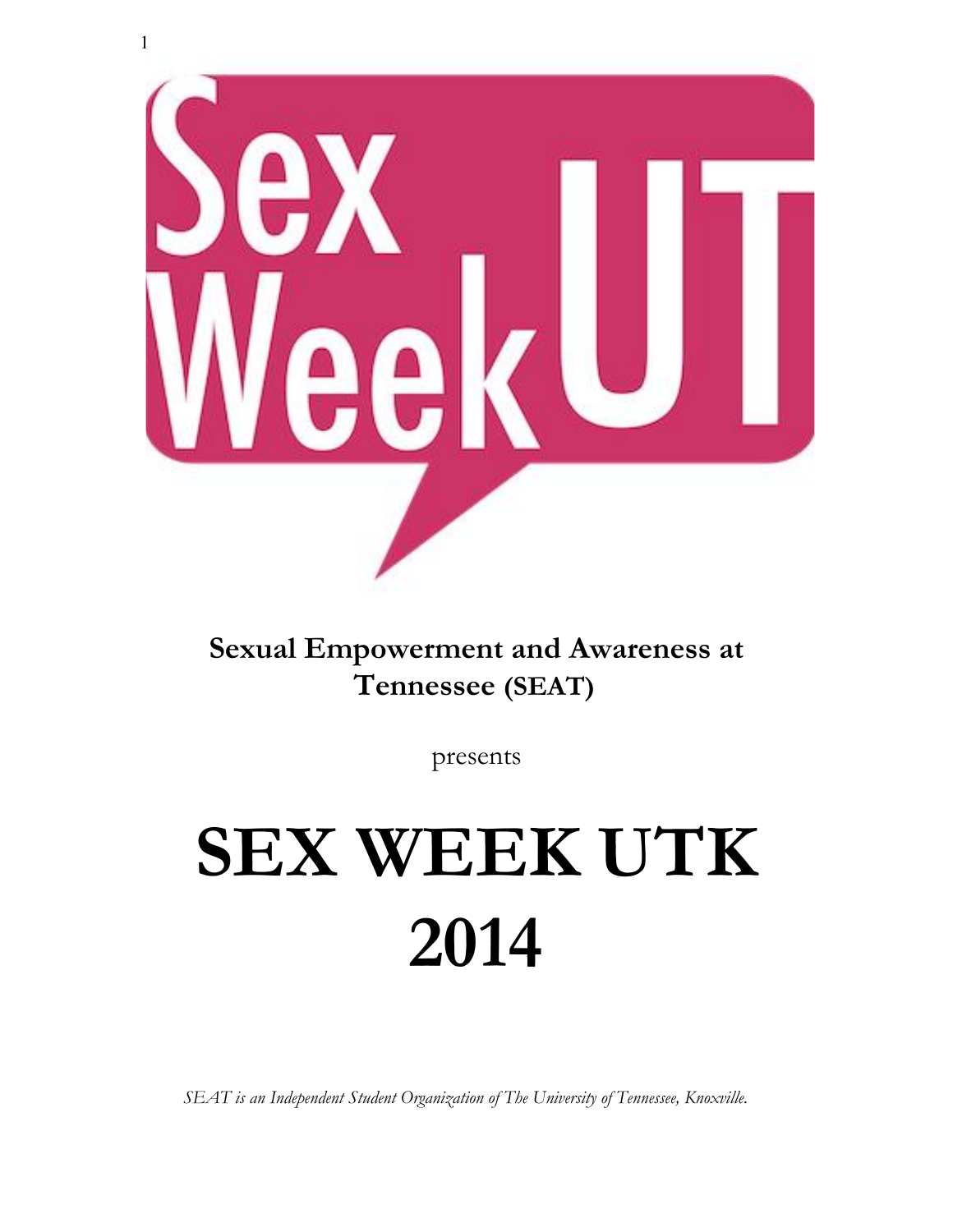# Table of Contents

- Cover Letter
- History of the Event
- Mission
- Vision
- Core Values
- 2014 Proposed Events and Speakers
- VOL Vision
- Marketing Plan
- Action Plan
- Budget
- Contact Info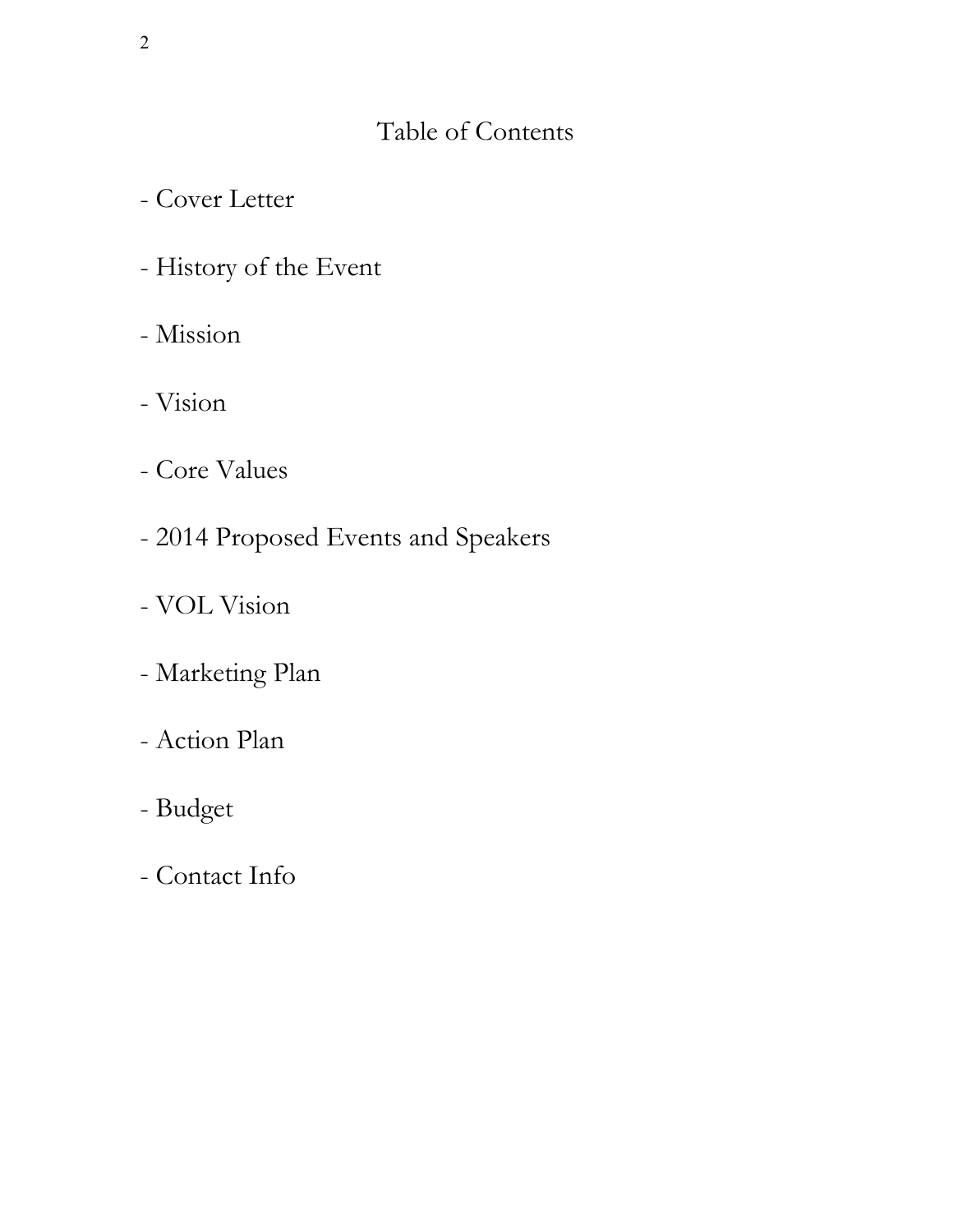#### **Students, Faculty, and Staff of UTK!**

We're the co-founders and co-chairs of SEAT (Sexual Empowerment and Awareness at Tennessee) and Sex Week. SEAT is the student organization that will organize and present Sex Week each year at The University of Tennessee, Knoxville.

We believe in a comprehensive, sex-positive understanding of sexuality that promotes sexual health, pleasure, and empowerment. The dialogue we hope to cultivate will be LGBTQ-friendly, relevant to a wide array of audiences, medically accurate, held in a safe-space, and enlightening. The event does not presume everyone is having sex, so Sex Week will include programming for people who are not sexually active. SEAT will address issues of gender, sex, sexuality, and all the aspects of our lives that are affected by these issues, including culture, politics, religion, and even the economy. SEAT will be sensitive to sexual discourse within larger issues. Sex has historically been a site of oppression; therefore, discussion about sex and sexuality are important because they involve ideas not only about our personal physical and emotional lives but also the sociocultural context in which we're immersed.

This annual week-long event will foster ongoing, open, and productive dialogue and will add to the value of student life and the co-curricular education at The University of Tennessee, Knoxville. The week-long event will be composed of a variety of events focusing on education and entertainment, including basic tabling, seminars, keynote speakers, theatrical events, and a film series. These events will explore concepts of love, gender identity, relationships, sexual orientation, and sex.

Our end-all goal is that everyone feels comfortable attending any of our events and each person leaves having a comprehensive understanding of sexuality, including health, pleasure, and empowerment. We look forward to bringing an urgently needed discussion to our campus and inviting you to lend your voices to the conversation! See you in March 2014!

Brianna Rader Co-Founder and Co-Chair, 2012 – 2014

Jacob Clark Co-Founder and Co-Chair, 2012 – 2014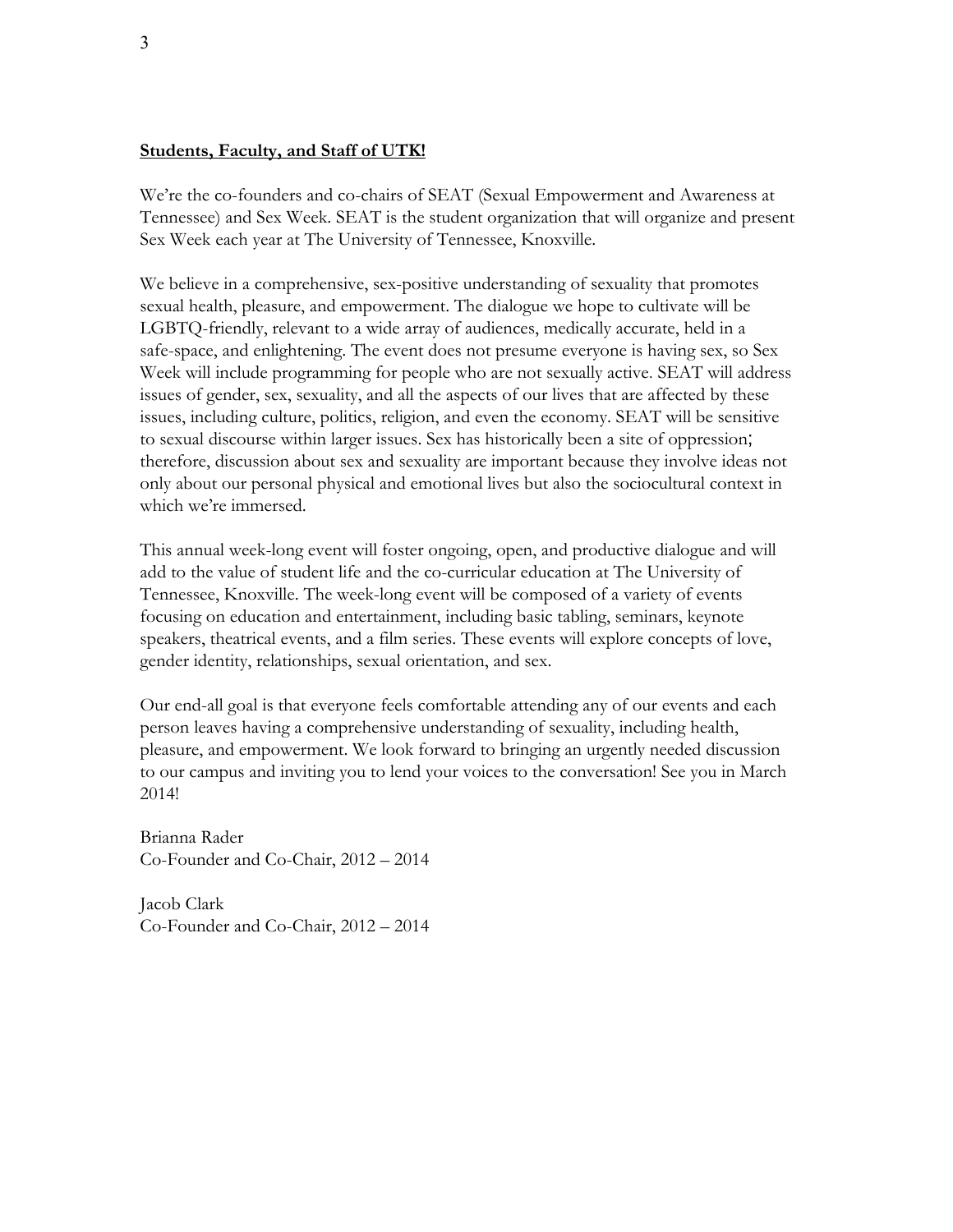#### **History:**

The first Sex Week was held at Yale University in 2002, and Harvard, Brown, and other prestigious universities quickly adopted the tradition. Ten years later, the Issues Committee of the Central Programming Council brought Megan Andelloux, a prominent sexologist, to speak to Tennessee students on topics of sexuality. After an extremely warm reception, two UTK students decided to collaborate to expand and bring Sex Week to The University of Tennessee Knoxville, making our school one of the first ten universities in the country to host a Sex Week. In April of 2013, the first Sex Week UTK was met with great success. Over four thousand individuals—over one thousand unique students—attended Sex Week's thirty-two events. The two co-founders feel strongly about keeping this program to UTK and the state of Tennessee because of the need for more openness and justice around these issues, in addition to the fact that opportunities to discuss these topics are rare. Appreciating the diversity and unity of the human experience entails understanding the range of sexual and gender identities we hold and express, including how these are shaped by culture, politics, religion, the environment, and even the economy. College is about education and thoughtful discussion, and that includes important topics like sex and sexualiity.

SEAT's First Annual Sex Week in 2013 was successful with over 4000 attendees. We received quite a bit of media attention after losing two-thirds of our funding two and a half week before the event. This decision was made by UT administrators in reaction to upset state legislators. SEAT was able to privately fundraise the lost funding in 36 hours with the public's help and went on to host a very successful event.

In addition to the annual Sex Week event in the spring semester, SEAT held it's first fall event in October 2013. This event was a two day preview of topics to come in the spring Sex Week. SEAT is currently working with administrators and staff at UTK to advance the university's sexual assault prevention programs in a commitment to reducing sexual assault and promoting sexual health on campus significantly.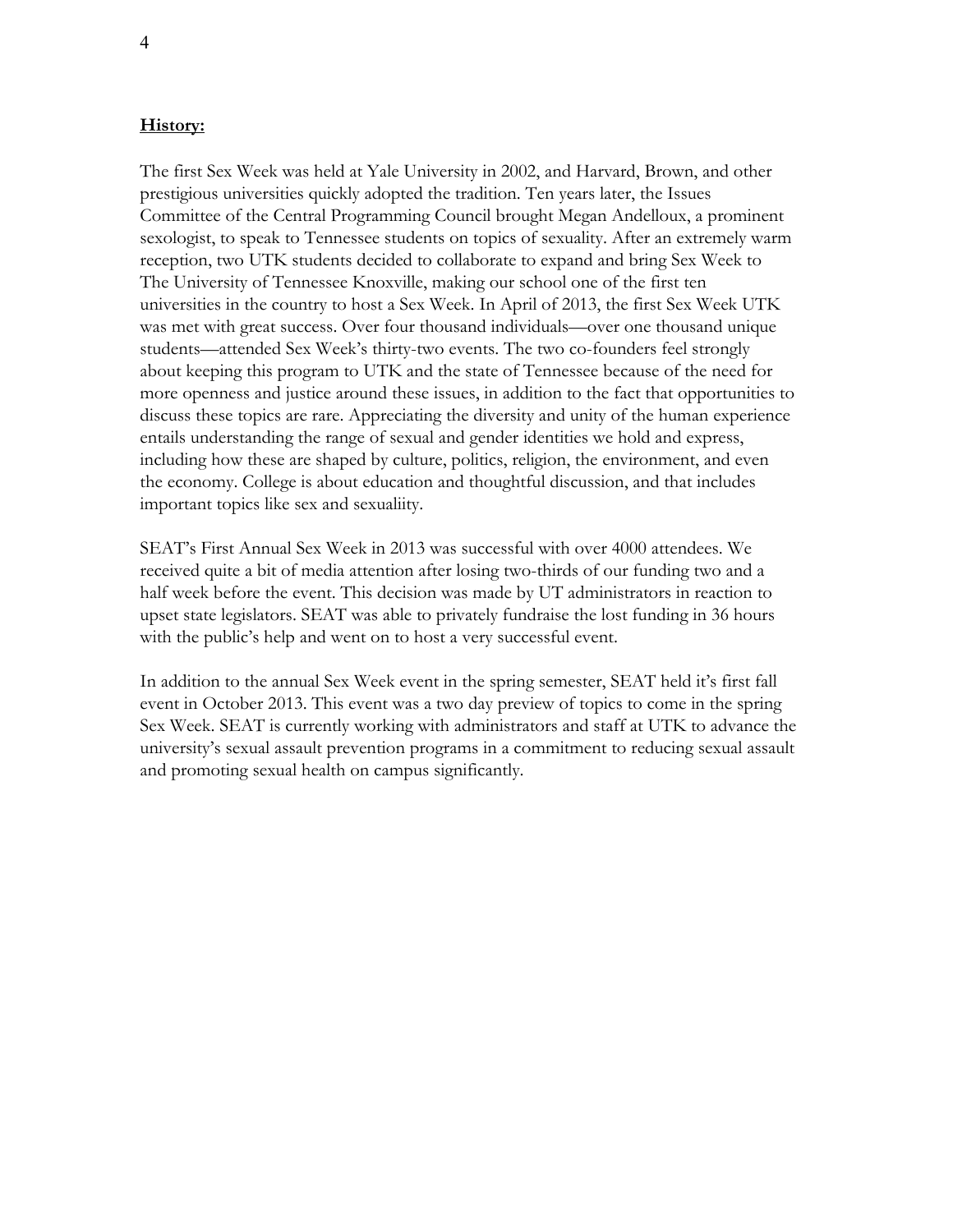#### **Mission Statement:**

SEAT is an organization with the mission of fostering a comprehensive and academically informed conversation about sex, sexuality, and relationships with the purpose of educating The University of Tennessee Knoxville student body and the Knoxville community through innovative, collaborative, and entertaining programming and events.

#### **Vision:**

Sex Week will become a traditional, annual event at The University of Tennessee Knoxville with a sustainable budget and will be recognized as a significant contributor to the value of student life and to the co-curricular education of students at UTK.

## **Core Values:**

1. Open-mindedness: advocate for a comprehensive understanding of sex and sexuality and cultivate dialogue on these topics.

2. Inclusivity: Create programming and facilitate discussions that are inclusive of all beliefs and ideas in order to create a safe environment for open dialogue.

3. Interdisciplinarity: ensuring academic soundness by including all perspectives and crossing traditional boundaries.

4. Sex-positivity: positive reception of others' sexual expression regardless of personal views and embracement of sexuality as fundamental to the human experience

5. Growth and Development: encourage exposure in an effort to help one's self and one's peers enhance awareness, knowledge, and understanding in order to become empowered individuals.

6. Transparency: SEAT will strive to work and function honestly and diligently.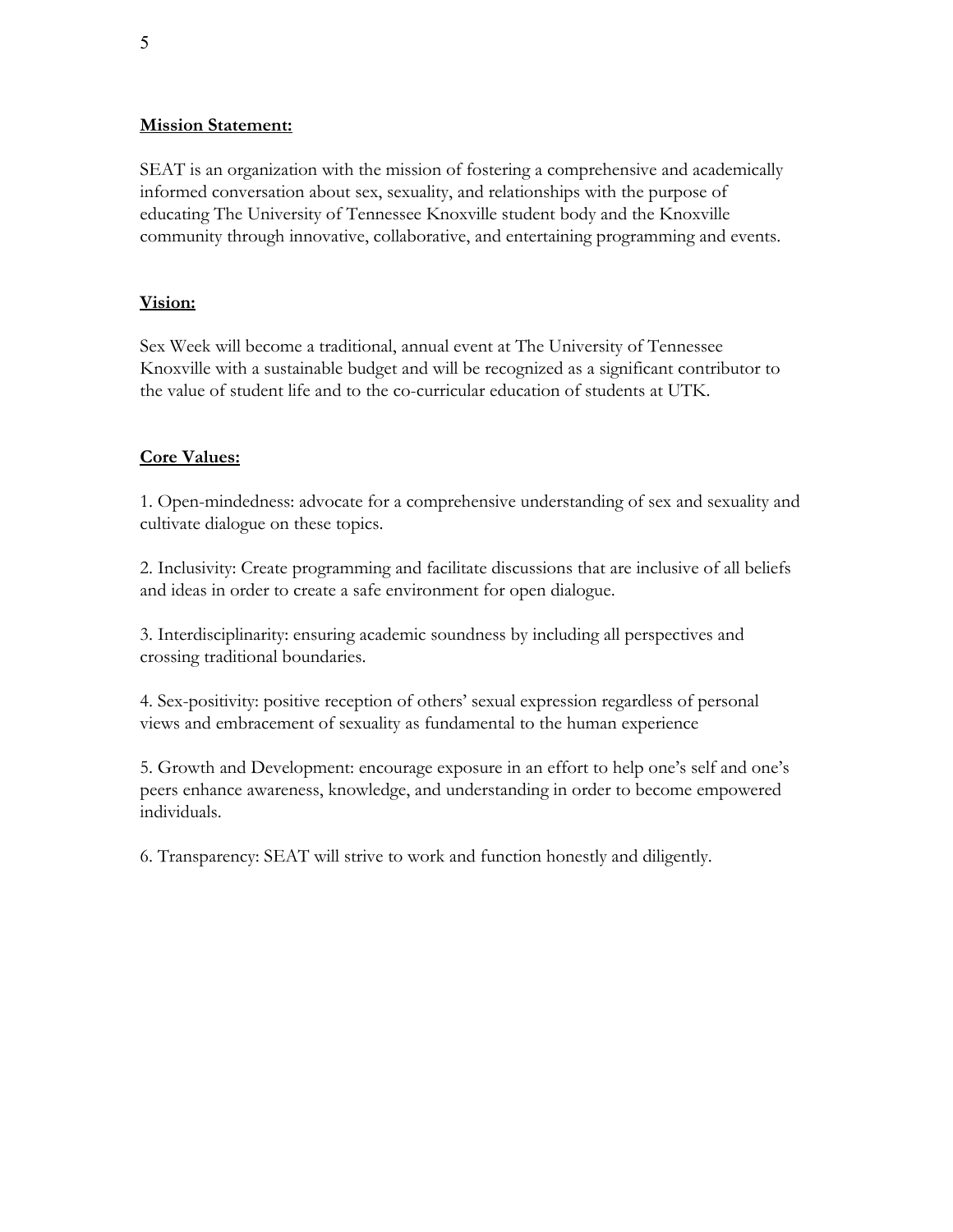# **Schedule of Events:**

#### **Speaker Bios**

Megan Andelloux: Clinical Sexologist and certified Sexuality Educator, accredited through The American College of Sexologists and The American Association of Sexuality Educators, Counselors, and Therapists. Her innovative education programs, writing, social media presence, and ambitious speaking schedule has helped make her one of America's most recognized and sought-after experts in the growing field of sexual pleasure, health, and politics. She has taught at over three dozen higher educational institutions, including medical schools and Harvard, Yale, and Brown. She has spoken twice at UTK with positive student feedback.

Reid Mihalko: A nationally renown sexuality & relationships educator. Famous for his charisma, wit and emphasis on integrity, Reid travels the country teaching, coaching, consulting, and collaborating on fulfilling his missions: creating more self-esteem, self-confidence and sexual health for adults and getting students talking in more empowered, less fear-based ways about sex and intimacy. He's spoken at dozens of universities, including Brown and Yale. He's one of the only male sex and relationship experts touring the country today who can speak on sexual health, pleasure, and empowerment.

Dr. Lindsey Doe: Doctor of Human Sexuality and Clinical Sexologist. She runs a Birds & Bees Sexual Health Collaborative in Montana. She counsels, coaches, teaches, and provides support services. She teaches Human Sexuality at The University of Montana. She is a famous YouTube personality with thousands and thousands of followers.

Tristan Taormino: She is a feminist author, columnist, sex educator, activist, editor, speaker, radio host, and has experience in the porn industry. Tristan is a nationally known sex educator and is coming to UT for an extremely reduced rate. She'll be discussing the ethics, history, psychological and social effects of pornography.

## **KEY: \* = Topic Speakers & Panels \*\* = Entertainment & Social Events \*\*\* = Seminars & Series Green = Food served H = Health P = Pleasure E = Empowerment**

**PE\*Stay the Night: Hook-Up Culture, Reid Mihalko, March 2, 5:00pm, UC Aud** - Should I stay, or should I go? We often ask ourselves when it's clear we're doing more than just "hanging out." Reid Mihalko will speak on hook-up culture, including the impacts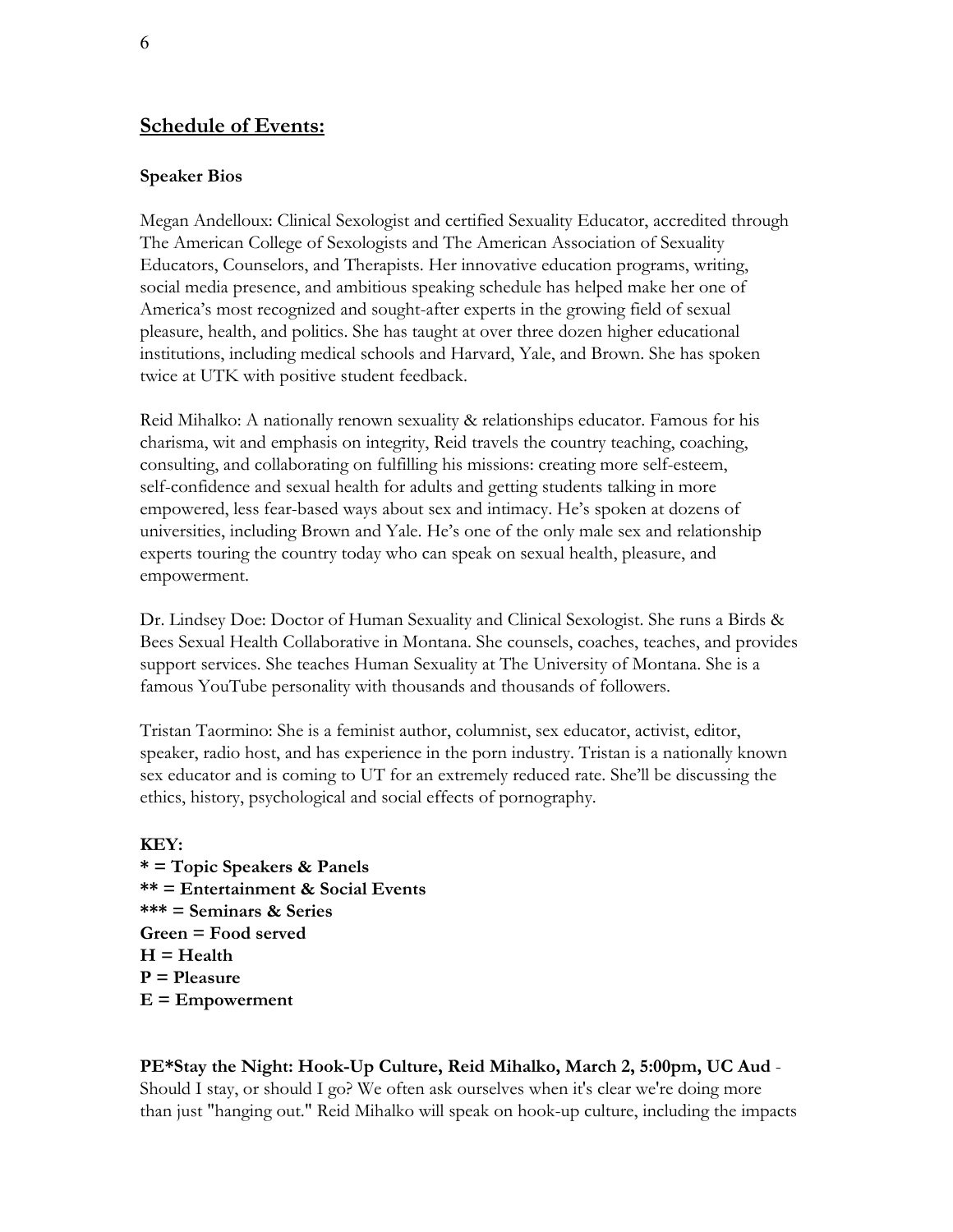on health and the influence of social media. How do you make sure that you're hooking up in the way you feel most comfortable? He will discuss why we 'hook up' and what role hooking up plays in campus life.

**\*\*Sexy Oscars Party, March 2, 7:00pm, UC Shiloh Room** - Unfortunately, Sex Week & The Oscars are competing for your love this year! Solution: Host our own Oscars party right after our kick-off event! Come dressed as your favorite character in a nominated film or have the most accurate Oscar predictions and win a prize! There will be snacks and a red carpet.

**E\*\*\*Arts Erotica: Pornography Then and Now, Dr. Erin & Robert Darby, March 4, 4:00pm, UC Shiloh Room** - Dr. Erin Darby in Religious Studies & Dr. Robert Darby in Art will lead this seminar. The age of the internet has ushered in both unprecedented access to erotic imagery and renewed attempts to censor the cultural inroads of such images, as indicated by the proliferation of cryptic acronyms meant to protect society from NSFW/NC-17/AO imagery. With widespread viewing of pornographic materials, modern people may assume that their definition of pornography applies to any image of human nudity or sexuality, without realizing that this classification depends on cultural context and time period. This seminar will explore a series of "erotic images" from ancient Egypt, Mesopotamia, Greece, and Rome and compare them with modern notions of pornography in order to explore the ways erotic images are defined, not by a set of timeless taboos, but by their social context.

**HPE\*Calling Dr. Love: Ask a (S)expert!, Tristan Taormino, March 6, 2:00pm, UC 227** - Tristan Taormino is an author, columnist, sex educator, speaker, porn actress, and filmmaker. She has spoken at Harvard, Brown, and Yale. She will be available to all to answer ANY question you have about sex, sexuality, and gender. You will be able to enter your questions anonymously.

**HE\*Don't Blame It On the Alcohol: Communication, Consent, & Sexual Assault Prevention, Reid Mihalko, March 3, 5:30pm, UC Aud** - Know what YOU want and get just that! This event will teach you how to communicate, especially in difficult situations when drugs or alcohol may be involved. Consent and sexual assault will be defined in all its forms. This event will cover the legal procedures and ramifications of sexual assault and the role of Title IX on college campuses. We will discuss everything from prevention to responding to assault. There will be room for questions from the audience. Reid Mihalko will open the event with consent and prevention, and professionals from the health and legal fields will offer detailed advice.

**PE\*Centerfold: Pornography--the Ethics & Politics of Producing Pleasure, Tristan Taormino, March 5, 8pm, UC Aud** - Can porn be ethical? What is 'good' porn? Award-winning author and director Tristan Taormino shares her personal journey from writer and sex educator to self-identified feminist pornographer. Hear about her first foray into porn on and off camera and what led her to form her own company, Smart Ass Productions. She will share her definition of feminist porn (as a growing genre, industry,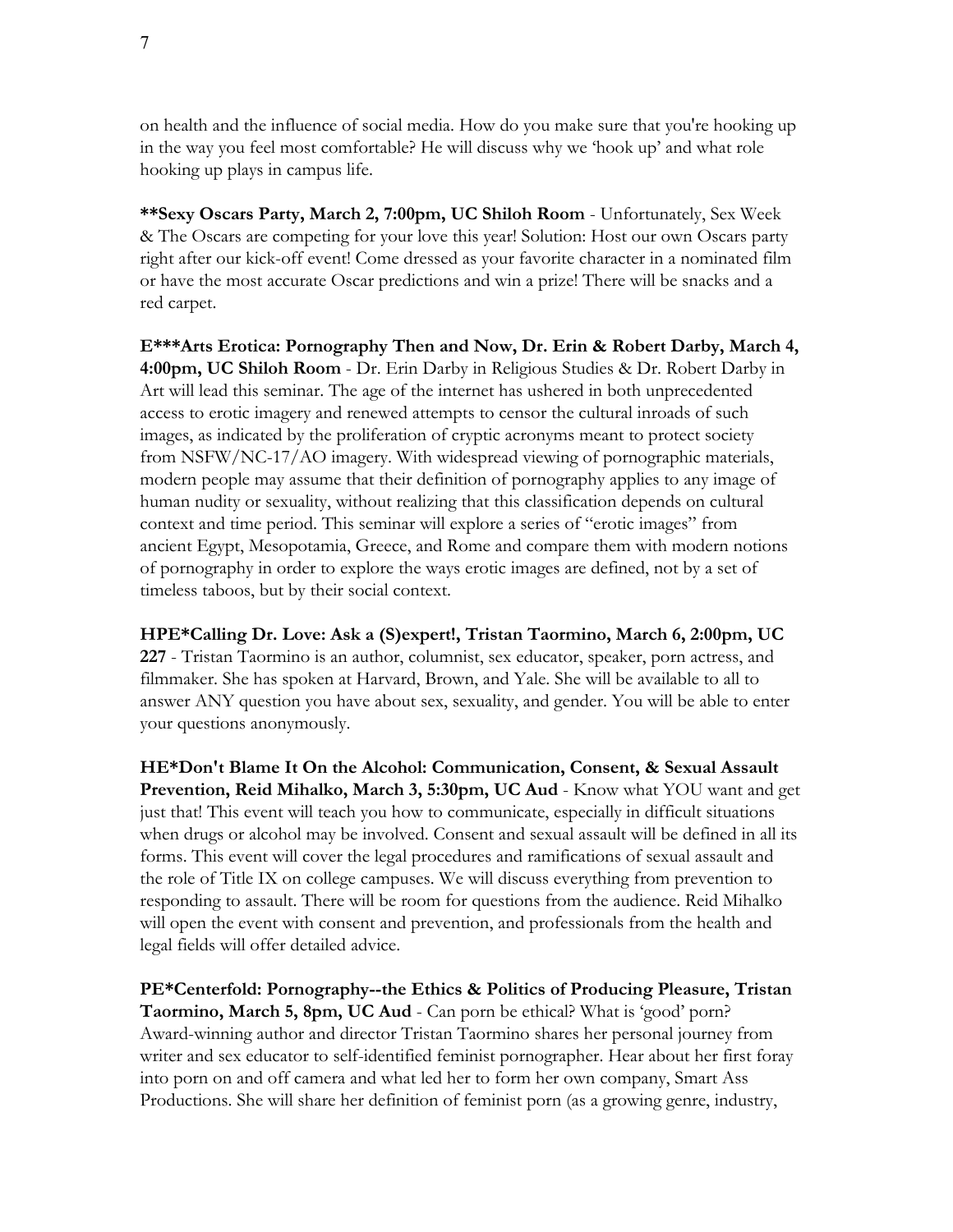and movement), what she hopes to accomplish with her films, and the challenges she faces in the mainstream adult industry. As "reality" and representation collide around issues of gender, sexuality, race, and class in pornography, Tristan will argue that feminists must disrupt normative depictions in the medium and create new kinds of imagery. She'll discuss the role consumers play in the movement, how internet economies have shifted the industry, and why she thinks anti-porn feminists haven't watched enough porn. Since Tennessee is one of the top ten porn viewing states, this event will encourage a serious discussion on porn, a phenomena of sexuality that plays a much bigger role in our lives than we realize.

**PE\*I Wanna Dance with Somebody: Relationship Workshop, Dr. Lindsey Doe, March 5, 4:00pm, Toyota Auditorium Baker Center** - There are the friends that have been in a steady relationship since high school, and there are the friends that have a new squeeze every three weeks. The rest of us sit in our room, binging on Netflix and chocolate, praying for Ryan Gosling or Mila Kunis and fantasizing about beards. Dr. Lindsey Doe will offer her advice on maintaining healthy, consensual, and rewarding relationships. She will discuss the role sexuality can play in the complex relationship equation and what constitutes a "happy relationship." Bring a friend, roommate, or your partner for this workshop! Don't worry if you can't find someone to accompany you!

**E\*Middle East & Sexuality, March 6, 4:30pm, Hodges Auditorium**- The Middle East is a region often misunderstood, especially when it comes to sexuality and gender relations. Join Dr. Joseph as she discusses the facts about sex and gender in the region. The lecture will address what Islam, the major religion in the region, really teaches about sex and gender and how those teachings play out in Middle-Eastern culture at large. However, the talk will emphasize the region's national and religious diversity and the intersectionality between religion and culture, including a look at how Middle Easterners and Arabs of different religions are influenced by sexual and gender norms in the Arab World.

**E\*The Right Kind of Wrong: Sex & the Law, March 7, 2pm** - This panel, moderated by Joan Heminway, will discuss the legal treatment of gender, sex, and sexuality. What is the future of gay marriage? Is workplace gender discrimination still an issue? How do we include transgender rights into a legal system that is so binarily gender constructed? Get answers to these questions and more from the University of Tennessee School of Law professors and local practicing attorneys.

**E\*\*\*Gender Theory 101, March 4, Noon, UC 227** - Feminism, queer, masculinity, femme, butch, post-modern, Judith Butler, Simone de Beauvoir...heard these terms and names tossed around and never really understood? Or maybe you know the terms, but want to brush up on your gender theory basics? We'll learn the basics and have open discussion of gender theory over lunch.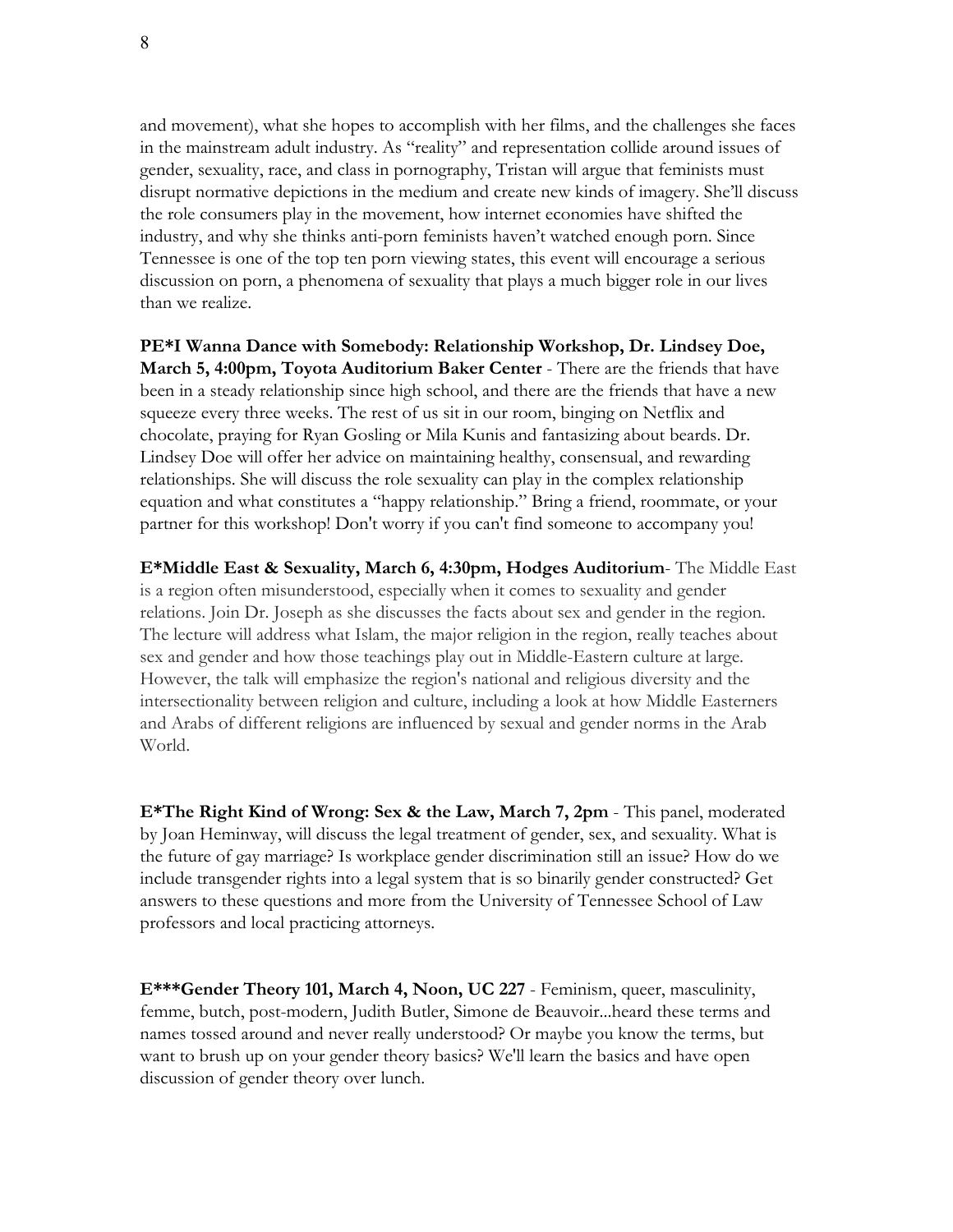**PE\*We Can't Stop: Orgasms & Masturbation, Dr. Lindsey Doe, March 5, 6pm, UC Aud** - What happens to your body during an orgasm? How do you have an orgasm or help your partner have an orgasm? How do you masturbate? Dr. Lindsey Doe will give us all a hand on this often frustrating topic.

**E\*\*\*Birds Did It, Bees Did It: History of Sex, Dr. Lynn Sacco, March 3, 3:30pm, Hodges Auditorium** - A brief history of sexuality, including the dominant beliefs and practices throughout many cultures in time and the debunking many of the myths about sex. The History of Sex event will survey major events in the history of human sexuality: sex in Greek and Roman societies, harems, Victorian era sexuality, WWII, sexual revolution, LGBTQ movements and more! The event will explain how sex has influenced history and changed the world in many ways and will answer the question: they used what as condoms back then?!

**HE\*\*\*Can't Touch This: Abstinence, March 4, 2pm, UC 227** – SEAT believes abstinence is a legitimate choice. This panel will discuss the different definitions of abstinence, how to make your decision, and how to explain your decision to others.

**HPE\*Get Wet: Exploring the Connections Between Sexual Pleasure, Health, & Advocacy, Megan Andelloux, March 3, 8pm, UC Aud** - When is an orgasm a political act? When is lube a tool of the revolution? Megan will demonstrate how three components of sexuality — pleasure, health, and advocacy — flow into one another as we explore a variety of topics centered on reproductive justice and sexual freedom. Get ready for a wild ride into the slippery world of sexuality and politics! Megan will teach you which sexual health issues are involved in back-door lovin', why you should care about sex workers' rights, and how you can defend your own sexual freedom through self-love. Through interactive discussion about everything from contraceptive options and LGBTQ issues to pornography and the human body, you will get a chance to examine the connections among all these hot-button topics and more.

**HE\*\*\*Like a Virgin: Virginity, March 6, 4pm, UC 227** – This event will discuss what virginity has meant historically and what it's considered to mean today. The event discusses the origin of virginity and how the concept has evolved. It's important for students to understand why virginity is gendered and has religious subtexts because then students can redefine virginity for themselves in a less harmful way (less gendered, less "give/take").

**HPE\*Sexploration: Boys, Girls, I can't Help It, Megan Andelloux, March 4, 8pm, UC Aud** - Megan Andelloux will lead a talk on exploring your sexuality, whether you identify as straight or LGBTQ. This will include the Kinsey Scale and all orientations between straight and gay. People believe that the straight orientation is the majority, but the Kinsey Institute's research shows that only about 10% of people fall in the categories of heterosexual and homosexual. The majority of people have other sexual experiences, regardless of how one chooses to identify.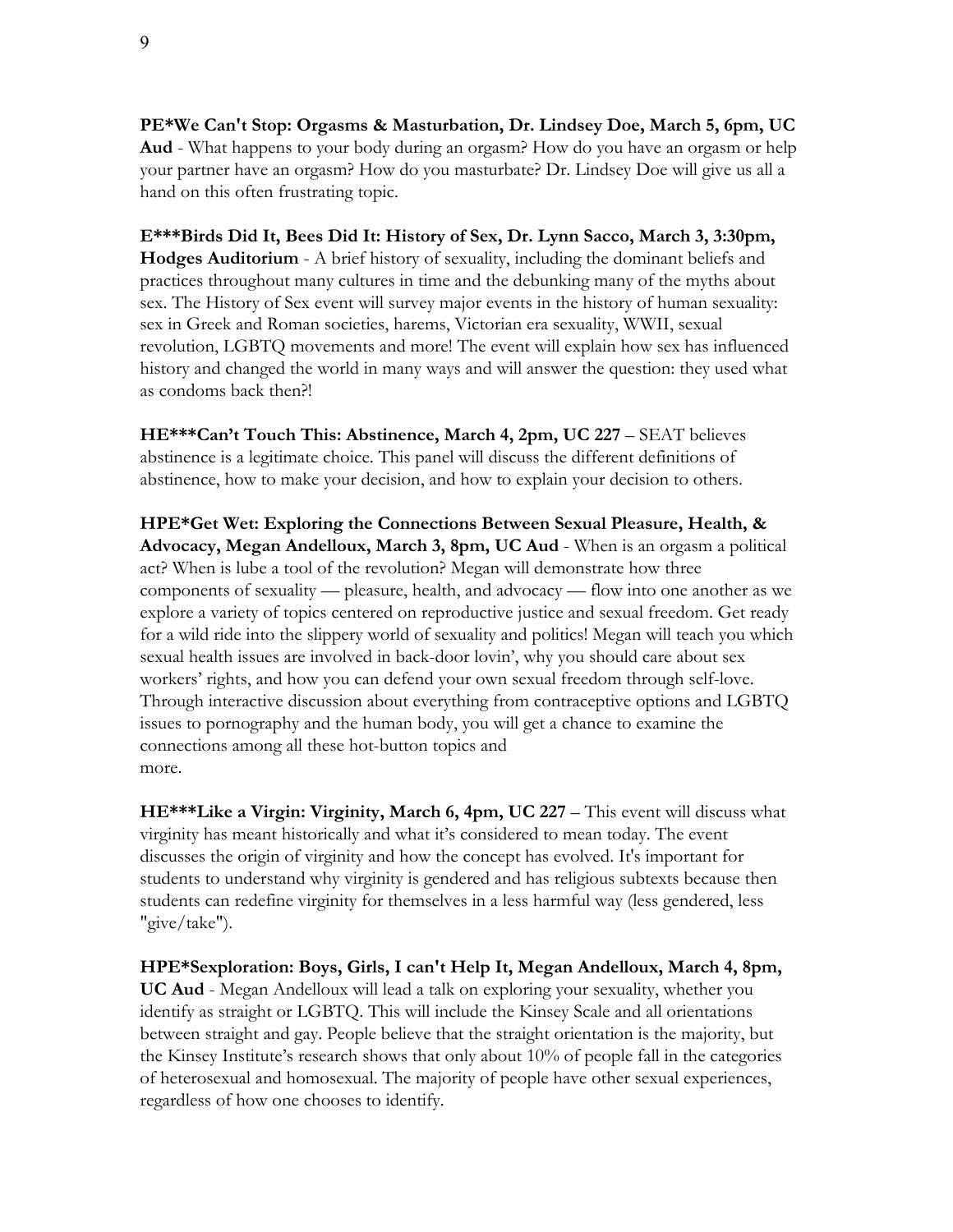**H\*\*\*Who Runs the World?! Girls: Women's Health, March 3, Noon, UC 227** – Health professionals will give a comprehensive presentation on women's health. This event also welcomes men. The topics of birth control, periods, HPV vaccines, ob/gyn care, STIs, and more will be covered.

**E\*\*\*Transgender Sexuality, March 5, 2pm, UC 226** - Discuss what being "transgender" means and some of the various ways transgender people identify and express themselves. What is sex like for different transgendered people? If you're transgendered, we invite you to attend this event and discuss the situations you've faced. If you're not transgendered, we invite you to attend this event to learn more about your fellow transgendered students and what you as an Ally can do to help.

**E\*Sheila Ki Jawani: Cross-Cultural Sexuality, March 4, 5pm, UC Shiloh Room**- There will be four to five faculty representatives on this panel discussing differing sexual norms in other cultures and nations. We will represent Western nations, African nations, South Asian nations, and Latino nations.

**E\*Sweet Talkin' Son of a Preacher Man: Religion and Sexuality Panel, March 6, 6:30pm, UC Aud** - The most popular panel from Sex Week 2013 is back this year. Faith, religion, and spirituality often play a significant role in the expression—or lack thereof—of sexual identity. Sex Week has put together a panel of religious leaders, coming from many different backgrounds, to discuss how sex and gender are treated according to their religion. Whether you're Buddhist or Southern Baptist, this panel will consist of a wide range of religious ideology, providing a unique and comprehensive perspective to all who attend.

**E\*\*\*War, Sexuality, & Aggression, March 3, 1:30pm, Hodges Auditorium** - Dr. Tricia Hepner of the University of Tennessee will talk about sexual assault as a tool of war. She will address temporary shifts in culture during times of war and what that means for the soldiers in war and the civilian victims of war.

**HE\*\*Afternoon Delight: A Discussion About Politics and Policy in Tennessee, March 6, 11am, Toyota Auditorium Baker Center** - Skip breakfast this morning and join us for a good ole fashioned country brunch. Bring your appetite and your thinking cap. We will be enjoying food, encouraging discussion among the tables, and inciting debate on the hot topics surrounding sexuality specific to Tennessee. I gotta hunch that the debate will be as hot as the breakfast casserole.

**E\*\*"The World We Love In: Understanding Sexual Identity"Art Show with Gallery 1010 on First Friday, March 7, 5-9pm** - Sex Week is partnering with Gallery 1010 for this art show downtown. In *The World We Love In: Understanding Sexual Identity*, UTK artists explore the creation of sexual identity. We all have a sexual identity, thoughts, desires, attractions, and values that are unique. But there is a big wide world out there that also shapes and impacts our sexuality. What does it mean, for example, to be queer in the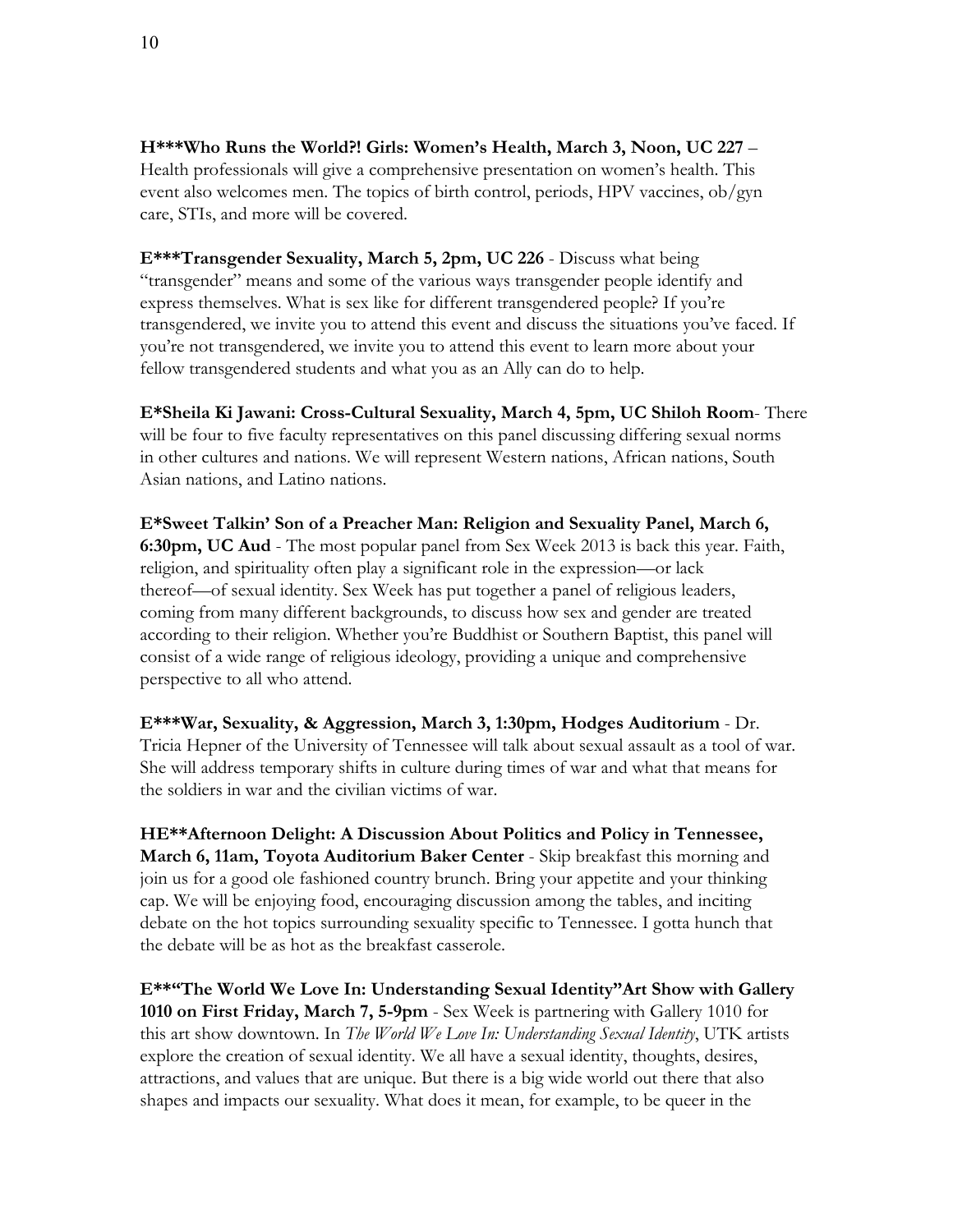conservative South? How do our views about gender or religion affect our sexuality? UT artists investigate the impact that influences such as religion, culture, family values, sex education, and pop culture, have on our understanding of our sexual identity. The goal of this exhibition is to jumpstart mature conversation regarding the development of a healthy sense of sexuality and therefore safe sex practices.

**E\*\*RENT, Jan 30-Feb 2, Lab Theater, Performances at 8pm Jan 30 through Feb. 1 st and performances at 2:30pm February 1 st and 2 nd** - This Tony Award winning musical addresses the impact of AIDS on a group of artists in New York City. Examining issues of sexuality from multiple perspectives, Rent tells a heart-wrenching story of disease, death, and love. Come watch what promises to be a stellar performance by the best talent at UT, and find out why you should "measure your life in love."

**E\*\*The AIDS Quilt, March 2-7th** - Ten large panels of the famous AIDS Quilt will be located in various spots on campus for public viewing. Each contains several stories of those who have suffered through AIDS and the experiences of their families.

**E\*\*Poetic Justice: Poetry Slam, March 7 th , 7pm, Toyota Auditorium Baker Center** - Whip up your best rhyme, loosen your lips, fire up your feelings, and sling the best slam you've got. Whether you are a private poet, emerging artist, or professional poet, come share your thoughts on sex, sexuality, relationships, and gender. There will be structured performances and an open mic.

**E\*\*Condom Scavenger Hunt, March 2-7** - Back from last year, the condom scavenger hunt encourages safe sex and adds a layer of competition to Sex Week. The golden condom will be hidden on campus, and sexual health clues will guide the way to its location. The winner will get a prize.

**HE\*\*Sexy Zumba** - Sex Week is partnering with some of the dance class instructors at the TRECS to bring some sizzling sessions of sexy zumba.

**HE\*\*Suck it, Trebek: Sex Trivia and Pizza, March 4, 6pm, UC Ballroom** - Shove in a couple slices of pizza and spit out your answers at Sex Trivia and Pizza. Questions will challenge you and your team's knowledge of issues surrounding health and sexuality.

**E\*\*Lip Sync for Your Life: Drag Show with the Lambda Student Union, March 6, 9pm, UC Aud** - The most popular event at Sex Week 2013 is back for Sex Week 2014. The drag show, which is put on by the Lambda Student Union annually, gives LGBTQ students at the University of Tennessee a chance to showcase their sexuality and feel proud of who they are. The show fosters an open-minded environment that allows students of all sexual orientations to challenge gender roles. Come see locally famous queens VaCeline Dion and Anastasia Alexander and many others strut their stuff across the stage.

**HE\*\*\*Sexual Assault Roundtable, March 5, Noon, BCC** – A repeat of one of last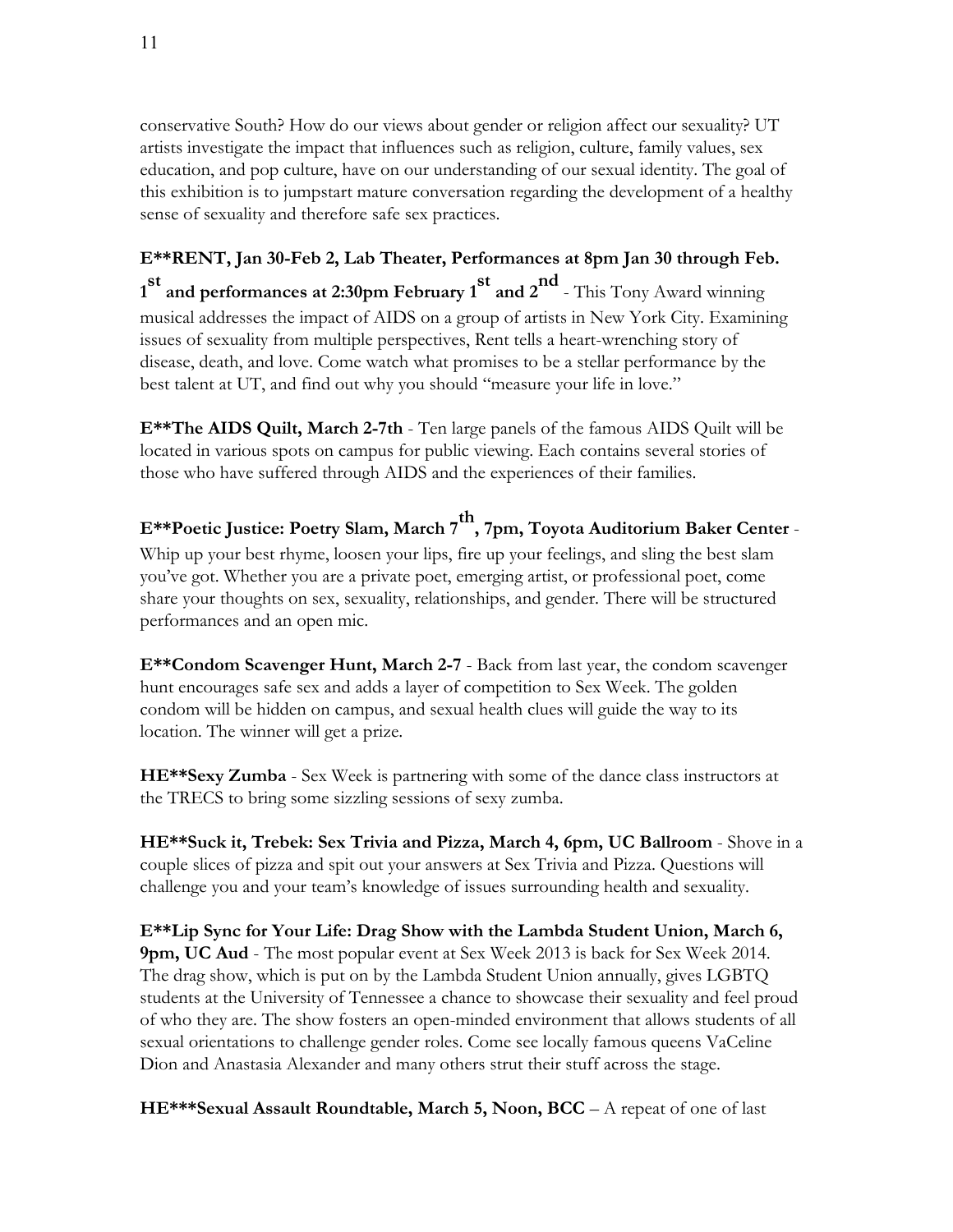year's most successful and intimate events. Students, staff, and faculty will be invited to discuss sexual assault at UTK and solutions to the problem. Representatives from The Knox Co Health Department and The East TN Sexual Assault Center will be present to lead the discussion and serve as experts. This event will remain confidential.

**HE\*\*\*TED Talks Marathon, March 5, 10am-3:30pm, UC 227** – A day-long marathon of TED Talks relevant to sex, sexuality, gender, and relationships where students can come and go as they please. There will be snacks.

**H\*\*\*Health Testing and Tabling, March 2-7** - Several local health groups will be on campus during Sex Week to provide free STI and HIV testing with health consultation.

**E\*\*\*Film Series, February 13, 20, 27, 7:30pm, UC Aud** - Leading up to Sex Week, we will screen three films discussing issues of sex, gender, and relationships. On the last three Thursdays of February, we'll show Love & Other Drugs, Kinsey, & For Colored Girls.

**PE\*\*My Milkshake Brings All the Boys to the Yard: Aphrodisiac Cooking Class, March 2, 2:30pm, I-House** - If you can't stand the heat, get out of the kitchen because Sex Week will be spicing it up over the stove. Even though "science" says aphrodisiacs are not real, sign up to be a part of our cooking class. It will be peer led and by some local chefs. Learn the secrets to a sensual meal.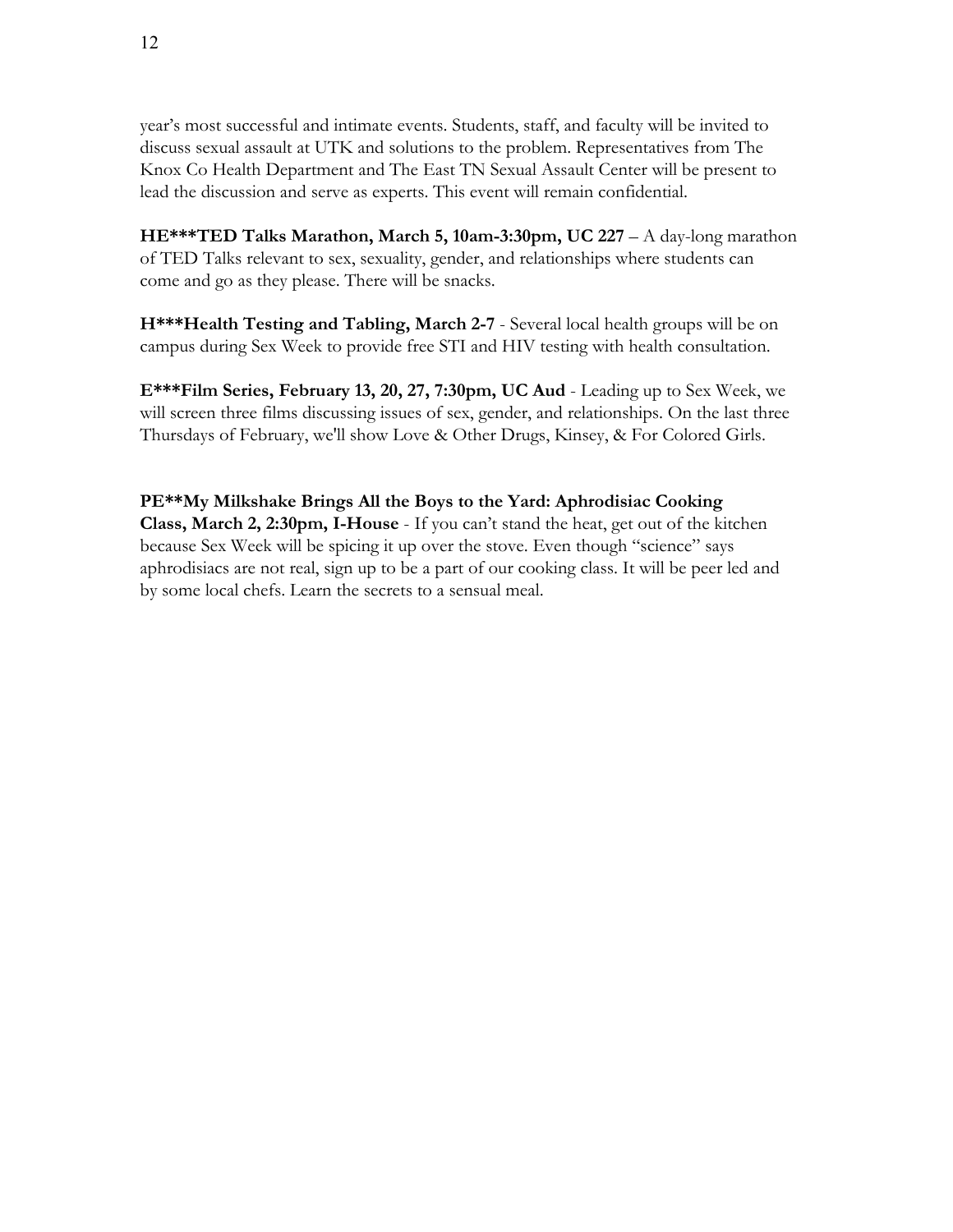#### **Sex Week and the Vol Vision:**

*We, the founders of SEAT, have constructed and planned Sex Week to support The University of Tennessee's VOL Vision. The following is a short description of how the program will help the campus achieve the VOL Vision campus strategic plan.*

1. Recruit, Develop, and graduate a diverse body of undergraduate students:

- Having a program such as Sex Week could help recruit more diverse incoming students. This event is designed to enable prospective students to find a niche and community that gives them the comfort of acceptance they require to make the decision to come to The University of Tennessee Knoxville and to optimize their educational experience.

- Students leave a university when they cannot make it their home. An adequate home provides inclusivity, safety, a sense of belonging, and the opportunity to express oneself transparently. Sex Week will, at least in part, strengthen these elements of home by fostering open dialogue and facilitating difficult but necessary discussions. It will provide a setting in which like individuals can collaborate and learn from each other's experiences.

- Sexuality is an issue that is experienced in academic, social, and cultural settings. Currently, there is little adequate programming that links sexuality to our higher education experience.

2. Educate and graduate increasing numbers of diverse graduate and professional students:

- Sexuality does not disappear after earning an undergraduate degree; one deals with sexuality his or her entire adult life. Sexuality is a public and mental issue in all cultures. Sex Week will recognize that the issues vary from culture to culture, and we plan to provide the tools and knowledge needed to have intelligent discussion and make good decisions regarding sexuality in academic, professional, and personal arenas.

3. Strengthen our capacity and productivity in research, scholarship, and creative activity:

- The state of Tennessee has a history of receiving negative press regarding ideas and topics that differ from previously accepted values. Sex Week is engineered to greatly enhance our reputation as an open-minded, embracing, and though-provoking university that values the opinions of all people and supports the intellectual examination of differing ideas.

- Sex Week's approach will not be a conventional one. We will embrace an interdisciplinary approach that will cross-traditional academic boundaries by integrating various types of presentations and ensuring that all participants are as engaged in the process as they want to be. This is consistent with the "centers-based" approach.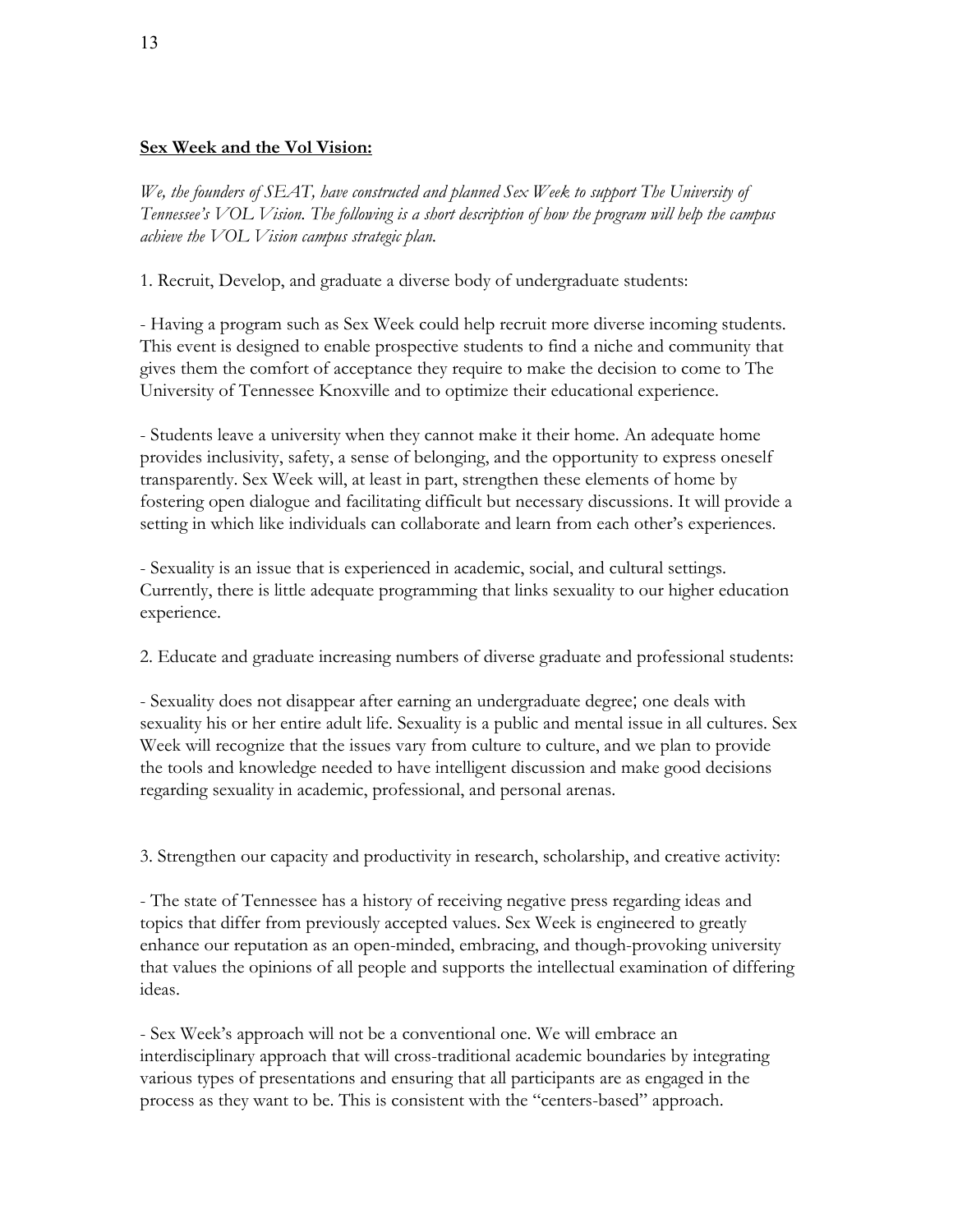- Sex Week could provide the platform for new, relevant research to be performed or new applied scholarship to be presented. Students have observed that some professors present research to the community that is not easily accessible to undergraduate students. Sex Week can highlight our own faculty in their scholarship in a manner that is friendlier and more inviting to the undergraduate student. The event may, therefore, enhance the research capacity at UTK.

4. Attract and retain stellar, diverse faculty and staff:

- Sex Week is constructed to integrate discussions about sexuality and gender in a way that is academically sound and deserving of respect from esteemed faculty and staff. Sex Week plans to unite the entire campus through conversations that will strengthen the community in a way that only activities such as athletics have in the past. SEAT hopes that the resulting enthusiasm will create a more energetic atmosphere for faculty and staff.

-Sex Week will assist in obtaining and retaining a stellar and diverse faculty for the same reasons it will attract stellar and diverse students.

- Sex Week plans to bring professors from other universities and new scholars for our events but also for the opportunity to have their work vetted by interested faculty and staff at UTK and vice versa.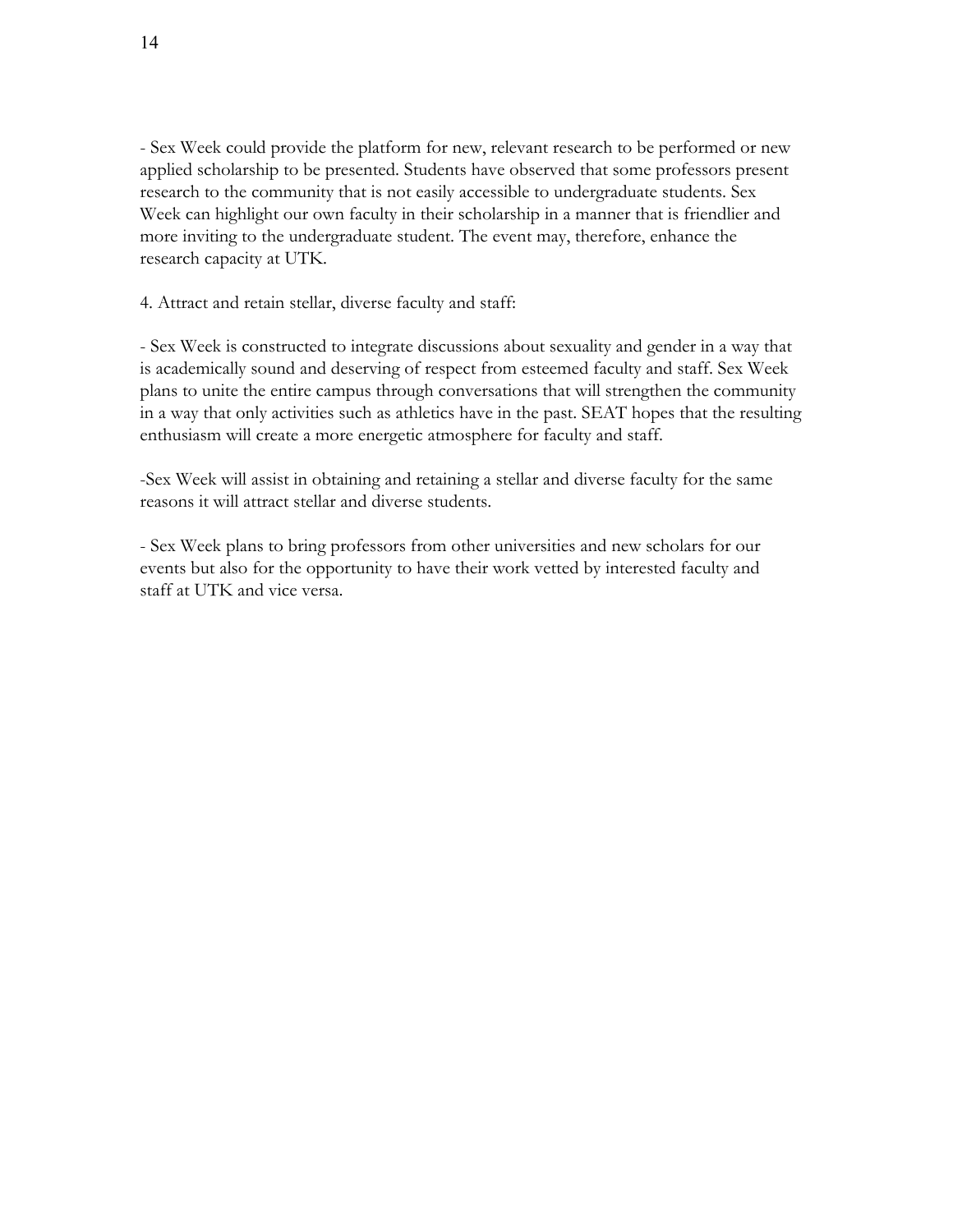#### **Marketing Plan**

**Contacts and Word-of-mouth**: Word-of-mouth is the most exhausting form of marketing, but it also creates the most loyal and sustainable group of supporters. SEAT plans to continue its commitment to personal communication in order to encourage growth and inclusiveness of the Sex Week program.

Our specific word-of-mouth advertising plans include:

1. Building a strong and engaged set of general members and volunteers. In order to do this, we will be holding meetings for these two sections of SEAT once every other week. We do fun activities together and take care of business, and we encourage people to come to them to be a part of the process, even if they do not want to be directly involved in Sex Week. The meetings have gone well so far this year, and we have seen a spike in student involvement from different areas of campus.

2. Meeting with professors to encourage them to encourage their students to attend Sex Week's events.

3. Presenting at other student organizations.

4. Partnering with newspapers and media like The Daily Beacon, The News Sentinel, Metropulse, WUOT, WATE, and WBIR.

**Social Media**: Social media is the most efficient form of marketing. Using social media, SEAT raised \$10,000 in thirty-six hours. While we know that the impetus behind the generous spirit of our donors was the cut in funding and we know that spirit will unlikely exist in such a form again, we still recognize that social media is a strong tool, allowing for far-reaching advertisements and innovative advertisements that take little time and money to produce. This year, we have additional personnel who focus solely on our social media. We have a newly developed blog and we take student submissions in order to maintain continual involvement with SEAT. We are designing and building our Tumblr, and we have an active Facebook page with over 2,200 followers and a Twitter with over 600. With a single click of a button, we can invite over 2000 people to our events.

Some changes we are making this year to our social media advertising:

1. We are reaching out to different social media sites, like Tumblr.

2. We are developing more electronic media to share on our social media, such as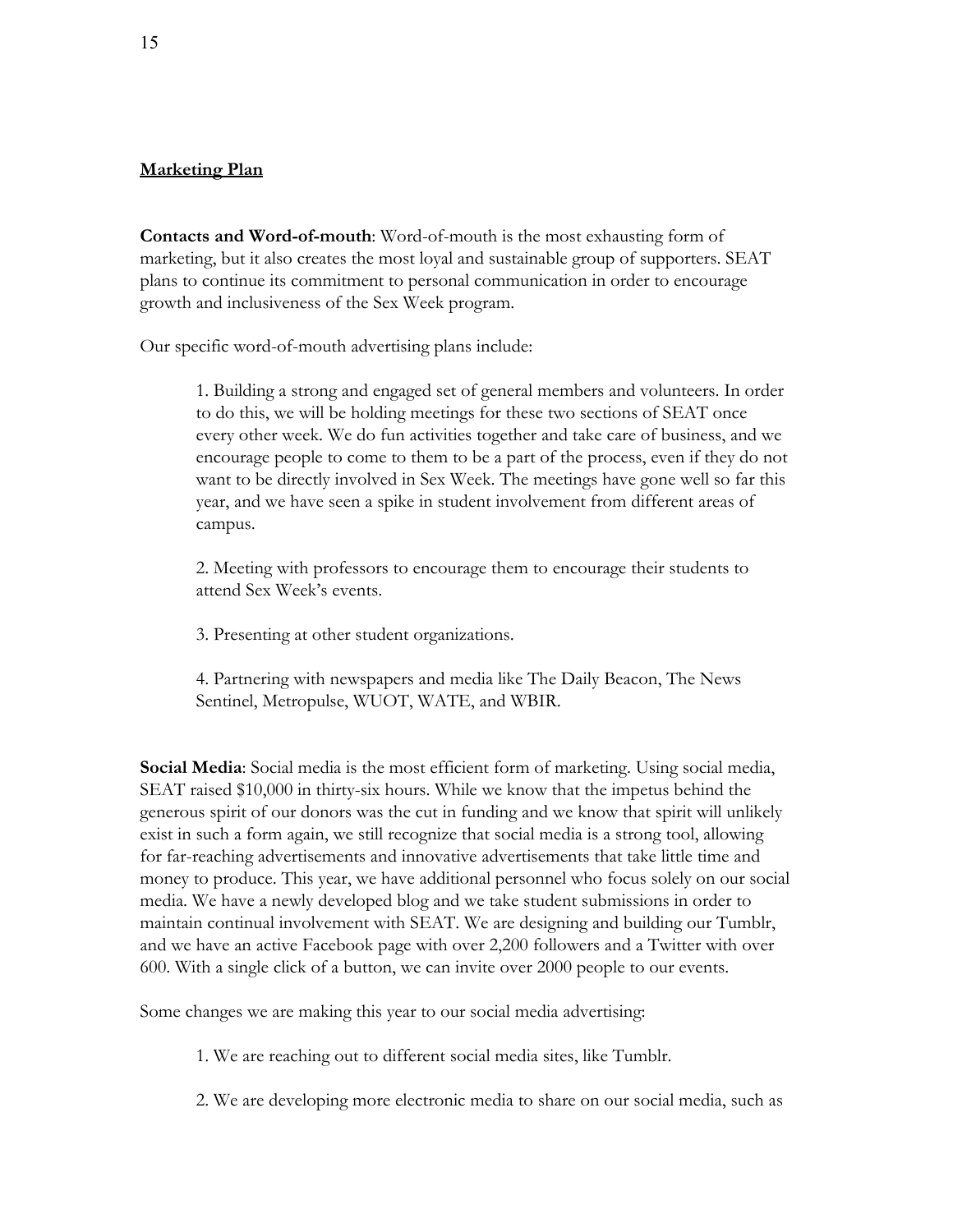video advertisements, blog posts, articles, etc.

3. We are applying our brand (colors, font, and phrases) to our all of our social media.

**Hard Media**: Hard media, including signs, posters, material goods, etc, is an important method used best to reach students who have not yet been exposed to Sex Week. Hard Media can help an organization set a brand, which helps individuals recall the organization after only the first viewing of a poster. We will pass out several handbills and post many flyers and posters. This year we will have new shirts for Sex Week 2014, and we are adding mini-schedule cards to the hard media. The best thing about hard media is that it can be incorporated into some of our fair-like events. Since Sex Week is week-long, we do have to actively promote it during the week, and we can do that by incorporating advertising into the items handed out at previous events.

**Brand**: The Sex Week brand will embrace the Big Orange Big Ideas branding in its style, holding strong to the Volunteer spirit and sense of school pride. SEAT will develop its own symbols and method of labeling and rigid color scheme that will set it apart from other organizations. All of Sex Week's topics can fall under the categories of Empowerment, Health, and Pleasure—or some combination of the three; therefore, all events will be labeled accordingly to help potential attendees locate their interests. We believe in inclusive programming, but fulfilling our goal of reaching out to a broad audience requires making our advertising more navigable.

Our brand design includes:

Colors: Sapphire Blue, Heather Sapphire Blue, Navy, Pink, White, and Charcoal.

Symbols: a small bird and bee on posters and t-shirts; the Sex Week speech bubble, found on our website, our posters, flyers, and our shirts.

Phrases: Take Your Pleasure Seriously,

#### **Marketing Timeline**:

August: Focus on developing social media and having meetings September: Social media campaign begins with hard media campaign for Fall Preview October: Social media campaign continues and recruitment drive becomes focus of marketing

November: Plan hard media campaign; continue social media campaign December: Avoid awkward Sex Week questions from weary extended family January - February: Hard media campaign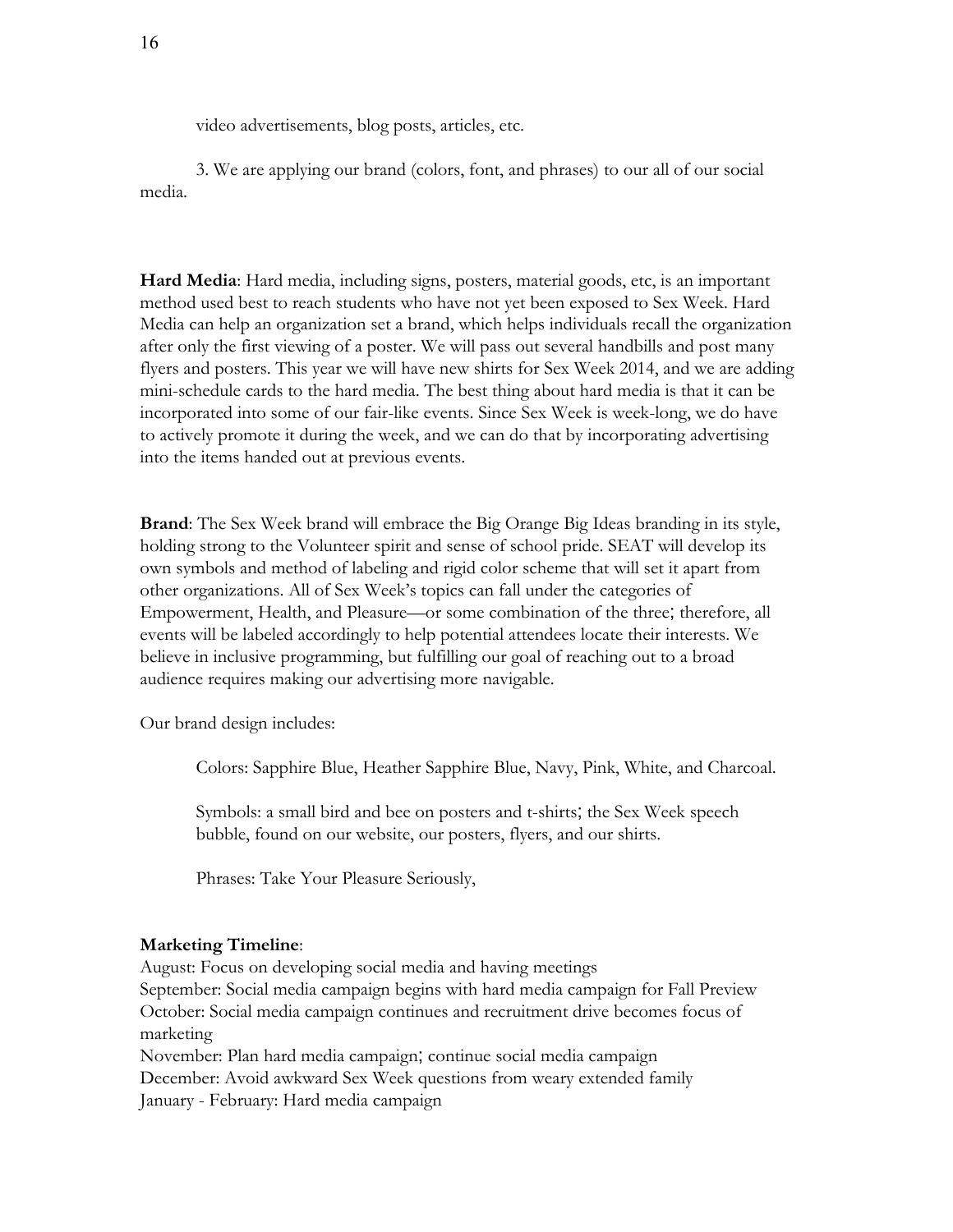# **Action Plan:**

The following is the outline of the One-Year Plan for SEAT and Sex Week. It includes items that have already been completed (May  $-$  August 2013) and items that have yet to be completed. This plan is not *rigid but is the ideal timeline.*

#### *August 2013*

- Meet with faculty and staff at UT to gain support and knowledge.
- Contact and Confirm Interest of all external (to UTK) speakers.
- Complete Tentative Schedule, Budget Plan
- Launch Social Media Ad Campaign
- Begin membership drive.
- Plan Sex Week Fall Preview

#### *September 2013*

- Contact and/or meet with all faculty and staff interested in participating in Sex Week.
- Contact and meet with local business sponsors and supportive organizations.
- Meet with various administrative officials at UTK.
- Carry out any remaining internal communication.
- Create and carry out a financial/fundraising plan

#### *October 2013*

- Shift focus to external issues (contracting, off-campus events, fundraising, etc.) and fundraising within the structures existing at UTK.

- Visit student groups and Chancellor's commissions to seek advice and financial support.
- Solicit participation of all groups who wish to have a voice in Sex Week.

- Reestablish contacts with all faculty and staff participants to work out exact details of Sex Week.

- Have all new members familiarized with Sex Week and mobilize them.
- Publish complete, detailed, final schedule.

#### *November 2013*

- Deal with any remaining or resurfacing issues regarding content and programming.
- Shift focus to marketing campaign and increasing participation.
- Have all participants requiring contracts contracted.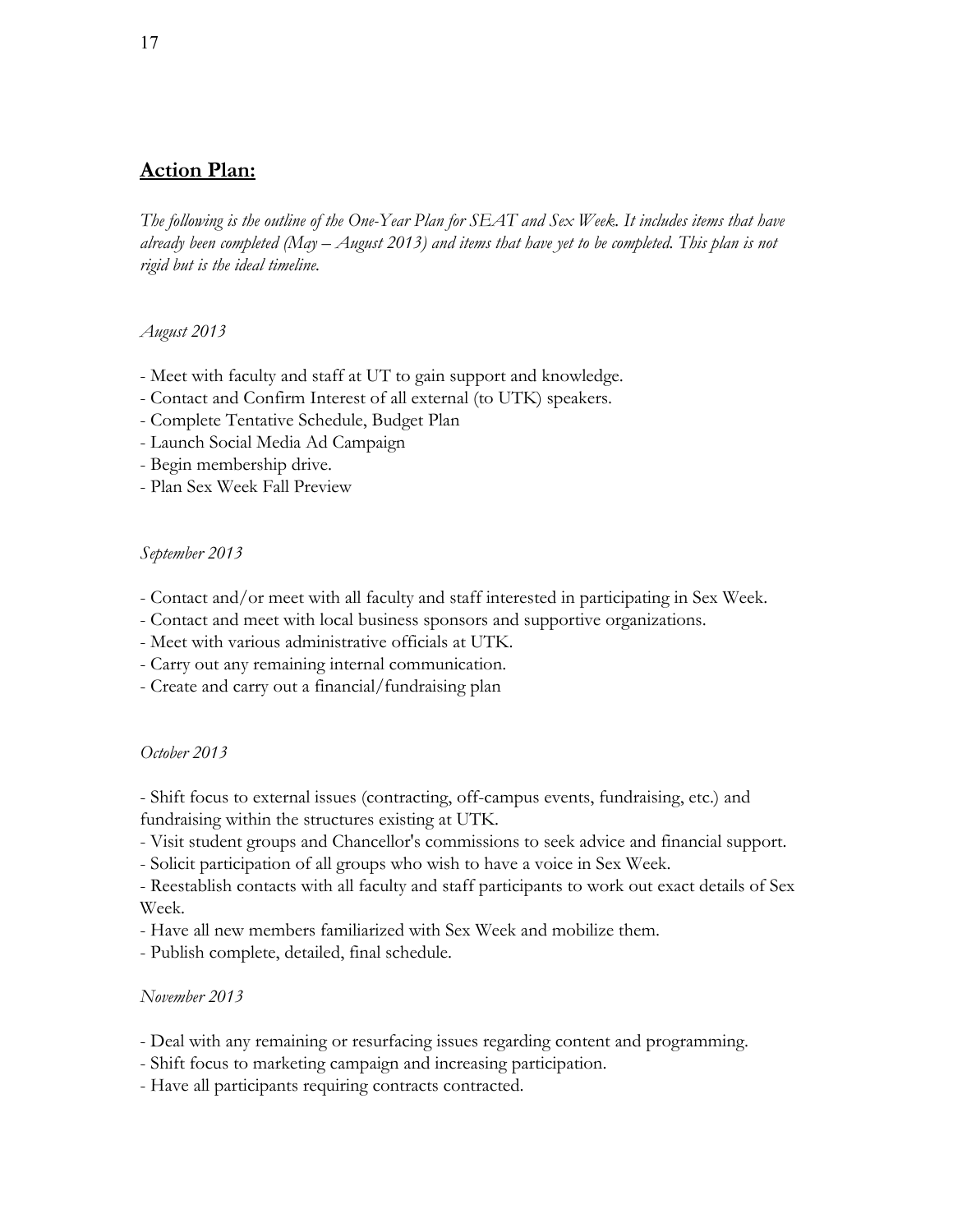#### *December 2013*

#### - Pass exams.

# *January 2013*

- Correct any problems.
- Begin hard media campaign and awareness demonstrations.
- Get as many groups as possible involved in raising awareness about Sex Week.
- Meet regularly.

# *February 2013*

- Rent
- Film Series
- Meet regularly; coordinate assignments and volunteers for Sex Week

*March 2-8: Sex Week UTK 2014*